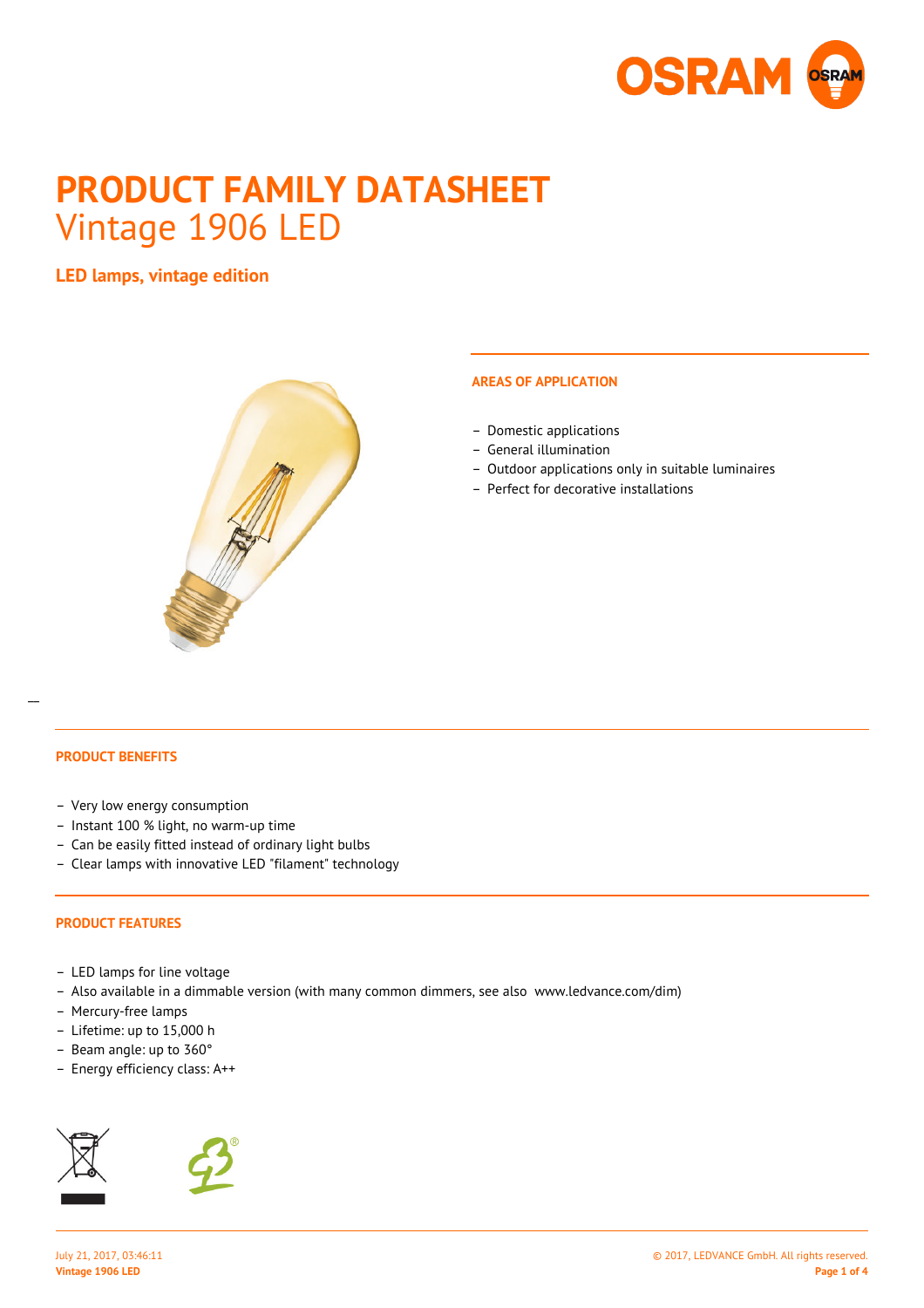## **TECHNICAL DATA**

|                                                     | <b>Electrical data</b>    |                           | <b>Photometrical data</b> |                                            |                                            |                              | Light technical data   |                         | Dimensions & weight | Lifespan                  |
|-----------------------------------------------------|---------------------------|---------------------------|---------------------------|--------------------------------------------|--------------------------------------------|------------------------------|------------------------|-------------------------|---------------------|---------------------------|
| <b>Product description</b>                          | <b>Nominal</b><br>wattage | <b>Nominal</b><br>voltage | Color<br>temper-<br>ature | <b>Color</b><br>render-<br>ing index<br>Ra | Lumen main.fact.at end of<br>nom.life time | Light color<br>(designation) | Warm-up<br>time (60 %) | <b>Starting</b><br>time | Overall length      | Nominal lamp<br>life time |
| ST CLAS F 20 2.8 W/824 E27 <sup>1)</sup>            | 2.80 W                    | 220240 V                  | 2400 K                    | $\geq 80$                                  | 0.70                                       | Warm White                   | 0.50 s                 | 0.5s                    | 138.0 mm            | 15000 h                   |
| RF1906 CLAS ST 21 2.8 W/824 E27 <sup>1)</sup>       | 2.80 W                    | 220240 V                  | 2400 K                    | >80                                        | 0.70                                       | Warm White                   | 0.50 s                 | 0.5s                    | 145.0 mm            | 15000 h                   |
| RF1906 GLOBE 21 2.8 W/824 E27 <sup>1)</sup>         | 2.80 W                    | 220240 V                  | 2400 K                    | $\geq 80$                                  | 0.70                                       | Warm White                   | 0.50 s                 | 0.5s                    | 173.0 mm            | 15000 h                   |
| RF GLOBE 34 4 W/824 E27 FIL <sup>1)</sup>           | 4.00 W                    | 220240 V                  | 2400 K                    | $\geq 80$                                  | 0.70                                       | Warm White                   | 0.50 s                 | 0.5s                    | 173.0 mm            | 15000 h                   |
| ST CLAS F 35 4 W/824 E27 <sup>1)</sup>              | 4.00 W                    | 220240 V                  | 2400 K                    | $\geq 80$                                  | 0.70                                       | Warm White                   | 0.50 s                 | 0.5s                    | 204.0 mm            | 15000 h                   |
| ST GLOBE 51 6.5 W/824 E27 DIM <sup>1)</sup>         | 6.50 W                    | 220240 V                  | 2400 K                    | $\geq 80$                                  | 0.70                                       | Warm White                   | 0.50 s                 | 0.5s                    | 173.0 mm            | 15000 h                   |
| RF1906 GLOBE 51 7 W/824 E27 <sup>1)</sup>           | 7.00 W                    | 220240 V                  | 2400 K                    | > 80                                       | 0.70                                       | Warm White                   | 0.50 s                 | 0.5 s                   | 173.0 mm            | 15000 h                   |
| RF1906 CLAS ST 34 4 W/824 E27 FIL<br>1)             | 4.00 W                    | 220240 V                  | 2400 K                    | $\geq 80$                                  | 0.70                                       | Warm White                   | 0.50 s                 | 0.5s                    | 145.0 mm            | 15000 h                   |
| RF1906 CLAS ST 51 6.5 W/824 E27<br>FIL <sup>1</sup> | 6.50 W                    | 220240 V                  | 2400 K                    | $\geq 80$                                  | 0.70                                       | Warm White                   | 0.50 s                 | 0.5 s                   | 145.0 mm            | 15000 h                   |

|                                               |                                      | Additional product data               |                  | <b>Capabilities</b> | Certificates & standards      |                              | <b>Country specific categorizations</b> |  |
|-----------------------------------------------|--------------------------------------|---------------------------------------|------------------|---------------------|-------------------------------|------------------------------|-----------------------------------------|--|
| <b>Product description</b>                    | <b>Number of switching</b><br>cycles | <b>Base (standard</b><br>designation) | Mercury-<br>free | <b>Dimmable</b>     | Energy<br>efficiency<br>class | <b>Energy</b><br>consumption | <b>ILCOS</b>                            |  |
| ST CLAS F 20 2.8 W/824 E27 <sup>1)</sup>      | 100000                               | E27                                   | Yes              | No                  | $A+$                          | 3 kWh/1000h                  |                                         |  |
| RF1906 CLAS ST 21 2.8 W/824 E27 <sup>1)</sup> | 100000                               | E27                                   | Yes              | No                  | $A+$                          | 3 kWh/1000h                  | DRAS/C-2,8/824-220-240-E27-64           |  |
| RF1906 GLOBE 21 2.8 W/824 E27 <sup>1)</sup>   | 100000                               | E27                                   | Yes              | No                  | $A+$                          | 3 kWh/1000h                  | DRAG/C-2,8/827-220/240-E27-125          |  |
| RF GLOBE 34 4 W/824 E27 FIL <sup>1)</sup>     | 100000                               | E27                                   | Yes              | No                  | $A+$                          | 4 kWh/1000h                  | DRAG/C-4/824-220/240-E27-124            |  |
| ST CLAS F 35 4 W/824 E27 <sup>1)</sup>        | 100000                               | E27                                   | Yes              | No                  | $A++$                         | 4 kWh/1000h                  |                                         |  |
| ST GLOBE 51 6.5 W/824 E27 DIM <sup>1)</sup>   | 100000                               | E27                                   | Yes              | Yes                 | $A+$                          | 7 kWh/1000h                  | DRAG/C-6,5/827-220/240-E27-125          |  |
| RF1906 GLOBE 51 7 W/824 E27 <sup>1)</sup>     | 100000                               | E27                                   | Yes              | No                  | $A+$                          | 7 kWh/1000h                  | DRAG/C-7/827-220/240-E27-125            |  |
| RF1906 CLAS ST 34 4 W/824 E27 FIL             | 100000                               | E27                                   | Yes              | No                  | $A+$                          | 4 kWh/1000h                  | DRAS/C-4/824-220/240-E27-64             |  |
| RF1906 CLAS ST 51 6.5 W/824 E27<br>FIL $1$    | 100000                               | E27                                   | Yes              | Yes                 | $A+$                          | 7 kWh/1000h                  | DRAS/C-7/824-220-240-E27-64             |  |

<sup>1)</sup> All technical parameters apply to the entire lamp/Due to the complex production process for light-emitting diodes, the typical values shown for the technical LED parameters are purely statistical values that do not ne which can vary from the typical value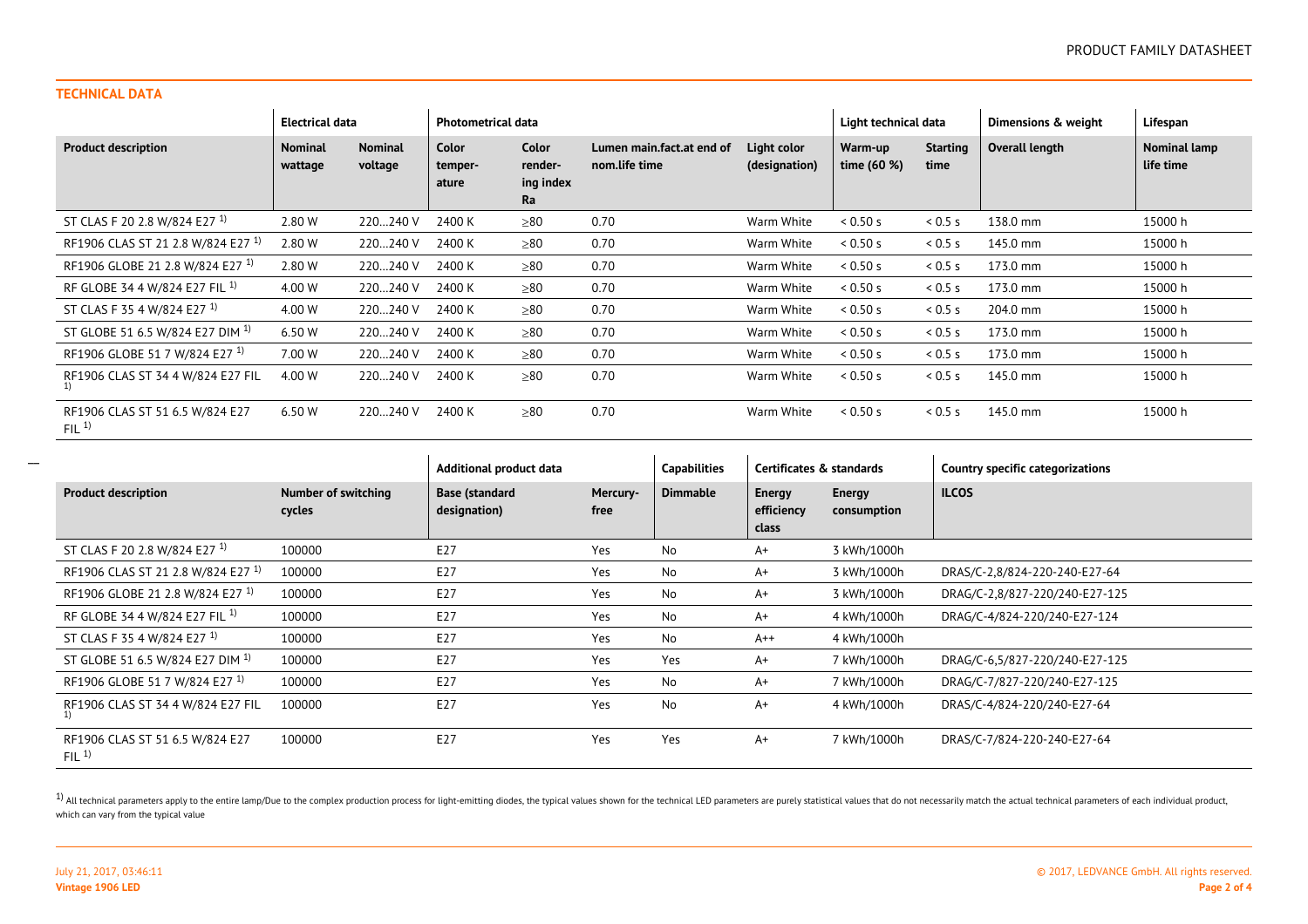



ST CLAS F 20 2.8 W/824 E27

 RF1906 CLAS ST 21 2.8 W/824 E27, RF1906 CLAS ST 51 6.5 W/824 E27 FIL



RF1906 GLOBE 21 2.8 W/824 E27, RF

GLOBE 34 4 W/824 E27 FIL



ST CLAS F 35 4 W/824 E27



ST GLOBE 51 6.5 W/824 E27 DIM,RF1906 GLOBE 51 7 W/824 E27

RF1906 CLAS ST 34 4 W/824 E27 FIL

**APPLICATION ADVICE**